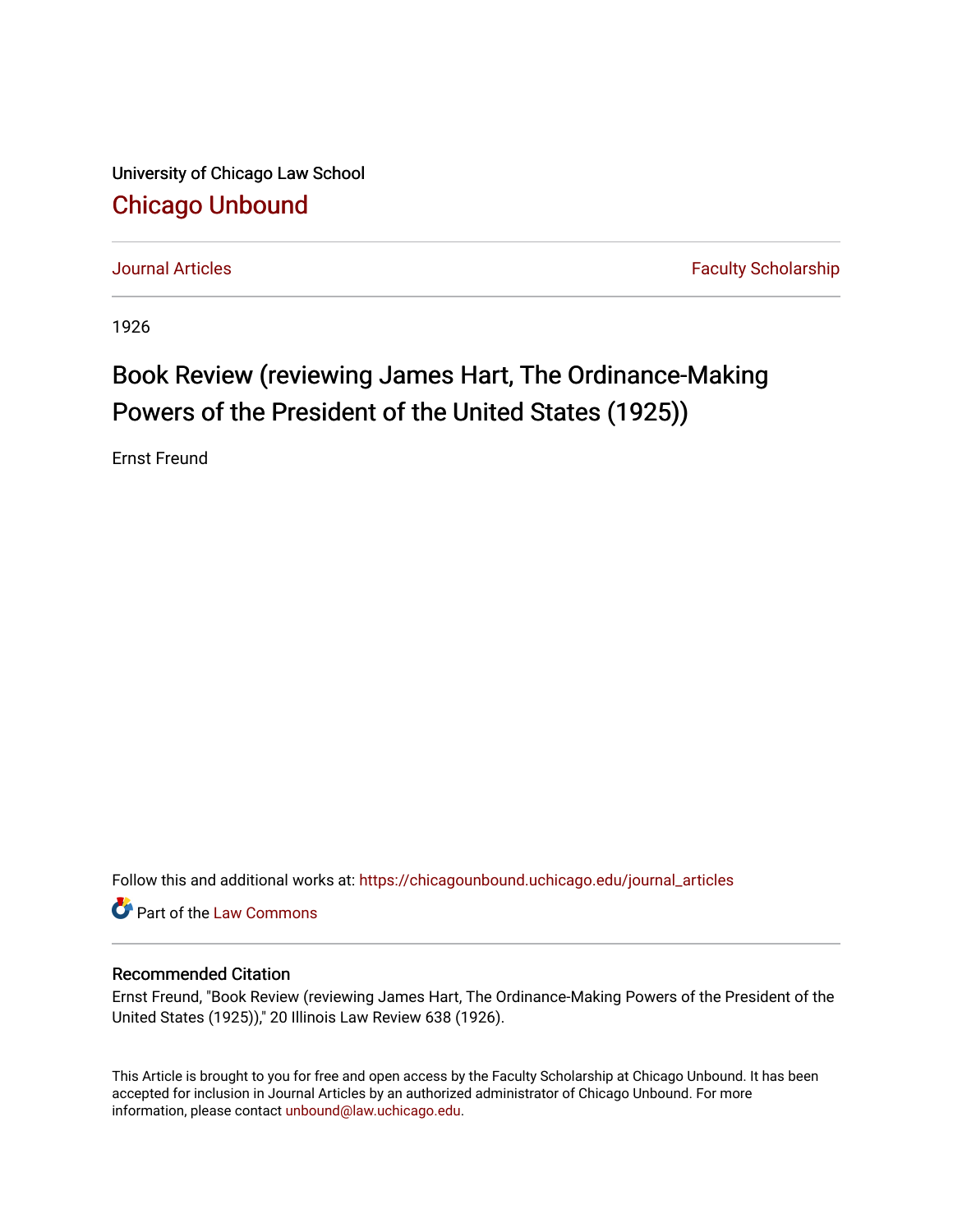tween that large and important part of international law which regulates the conduct of states in time of peace and that other less important part which undertakes to restrain and regulate their conduct in the abnormal times of war. He commits the error of judging the whole system by its weakest part; because rules of international law are violated by belligerents in time of war, the whole system is subjected to reproach, as if international law were mainly a body of rules for the regulation of the conduct of states which happen to be at war. It is believed that Mr. Edmunds, as others before him have done, has grossly exaggerated the failures to observe the law and its weakness resulting from the lack of adequate sanctions. The late Professor Westlake once remarked that international law is now better obeyed than was the law of England during the early stages of its development, and John Bassett Moore has observed that, on the whole, it is as well obeyed today as municipal law and that in time of peace it is perhaps better obeyed. It would seem, therefore, to be quite as logical to argue that the criminal law is "lawless" because it is sometimes violated and unenforced, as to contend that international law is "lawless" because it may be and sometimes is violated without the offender being punished.

Mr. Edmunds is not the first reputable writer to deny the character and the name of "law" to the great body of rules which "masquerade" under the name of "international law." There may be reasons for contending as he does that it is only "pseudo" law. The question has been much discussed and there is no need here, even if sufficient space were available, to repeat the arguments. We are content to say that for a jurist today to deny the name and character of law to a body of rules which all foreign offices and governments recognize to be law; to which they appeal in their controversies with one another; which has developed by means of conventions, customs, and judicial precedent; which are expounded and elucidated by jurists and text writers and which are recognized as binding upon states and are applied as such by national and international tribunals, is to adopt a conception of international law which is in flat contradiction with the facts and practice of international life.

Mr. Edmunds has written an interesting book, but in our judgment he has failed to demonstrate his thesis. His indictment rests upon exaggeration, misunderstanding and undue emphasis upon legal theories which do not square with actual practice.

University of Illinois. **J. W. GARNER.** 

**THE** ORDINANCE-MAKING POWERS OF THE **PRESIDENT** OF **THE** UNITED STATES. By James Hart, Ph. D., Instructor in Political Science, University of Michigan. Baltimore: Johns Hopkins Press, 1925: pp. 339.

This essay gives more than the title indicates. It is the fullest treatment to be found in English or American literature of the important topic of administrative regulations. The author under-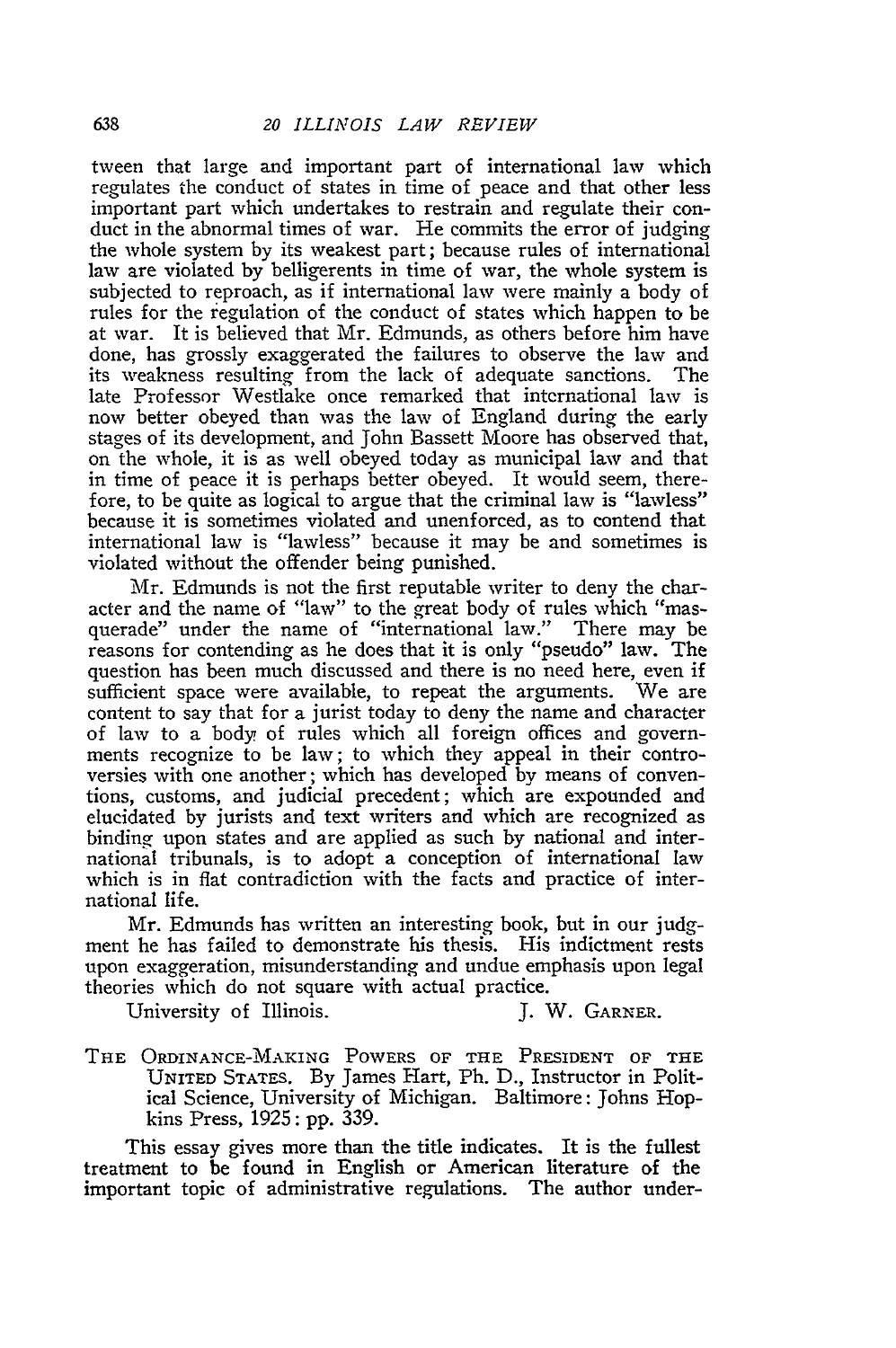takes to examine, in addition to the legislative and quasi-legislative powers of the chief executive, the entire process, function and operation of subordinate rule-making by administrative officials.

This examination involves a good deal of abstract classification and analysis, all of which is stimulating, and much of which is of great value, while a good deal, as is inevitable with wide generalizations, challenges criticism. Original political thinking, which the author does with courage and conviction, is impossible without some measure of original terminology, which will always be to some extent a matter of taste; it may be questioned whether the somewhat difficult terms co-laws and co-ordinances will find general acceptance. The term 'ordinance,' however, as applied to the President's proclamations, executive orders, and other quasi-legislative acts, the author offers on the authority of others, and since it is a fundamental one, it ought not to pass unchallenged. Where a term has, in practise, been appropriated to certain uses, its extension to heterogeneous applications is likely to create confusion where clarification is a prime desideratum. The term 'ordinance' is used in America exceptionally for organic acts proceeding from the legislative power (ordinance of the Northwest Territory), and more commonly for products of the subordinate legislative power of municipalities, and it is because the latter have such a very different range from either rule-making or other powers of the chief executive, that it is misleading to speak of the ordinance-making power of the Presidenta term never used in actual practice.

The President's powers, whether derived from the constitution or from statute are sui generis, and presidential proclamations or orders are not to the same extent a regular part of the machinery of government or legislation as orders in council appear to be in England. Congress calls for presidential action in the main where a matter affects more than one department of the government, as in the case of civil service rules or of the budget; where a matter belongs to the general province of some executive department, the rulemaking power is normally given to its head, and the President is called into play in the main where the matter has some political, usually international, aspect, or where it relates to the army or navy, of which the President is commander-in-chief.

Mr. Hart suggests **(p.'71)** that we are entering upon a period when presidential legislation will in all likelihood be greatly expanded. There is no convincing proof of this; but if true, it will be due to a realization on the part of Congress that discretion which was supposed capable of standardization and hence administratively exercisable, is actually incapable of standardization and must therefore be politically exercised, and this would mean either non-delegation or delegation to the chief executive.

Under these circumstances it must be doubted whether the President's power can be profitably made the nucleus of a general discussion of subordinate law making. Fundamental to a correct appreciation of delegated administrative powers are two distinctions, the one between rules affecting private rights and rules concerning